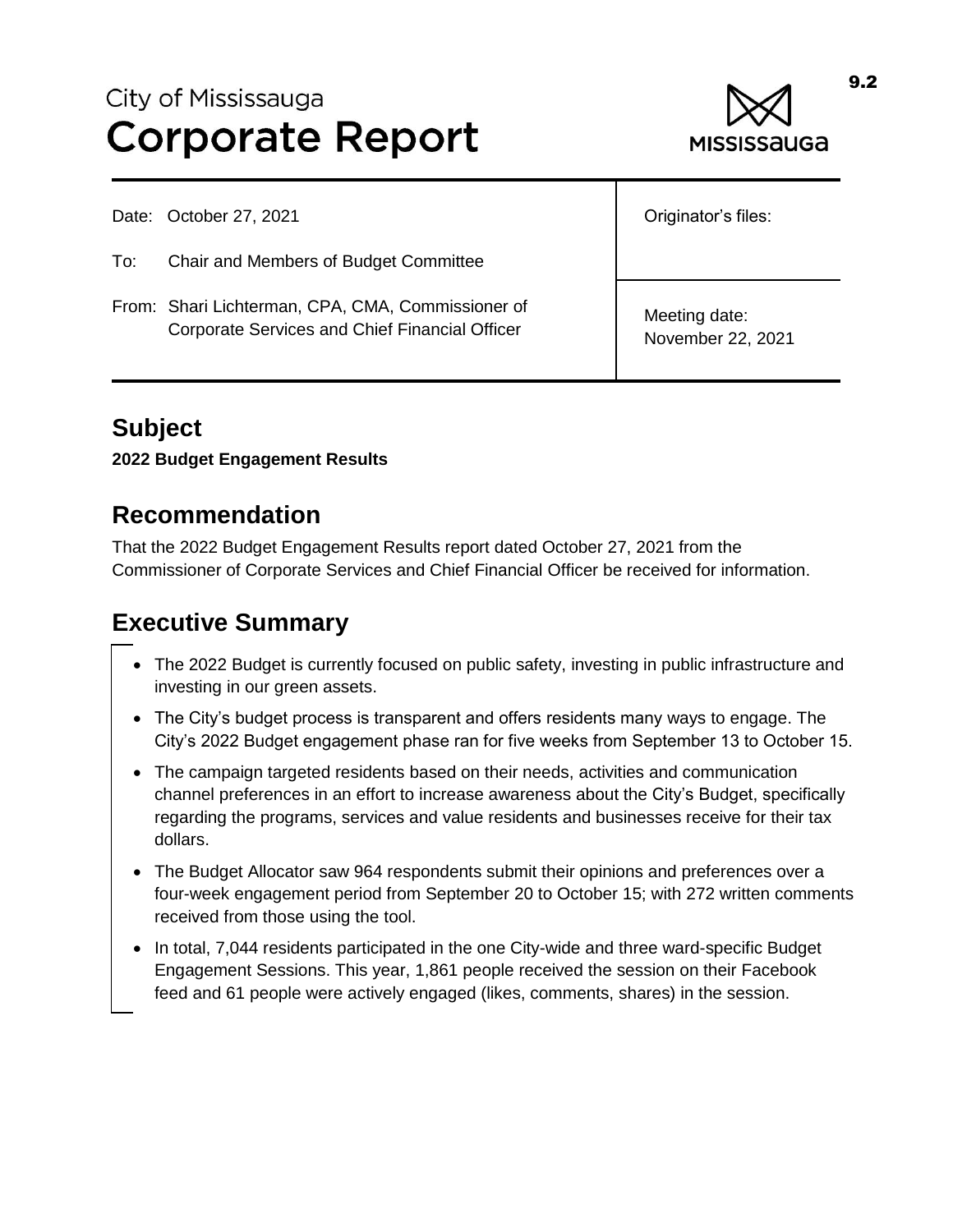### **Background**

The City's Business Planning and Budget process is an important annual activity. Each year, the City maintains its commitment to strong financial management by delivering a thoughtful, balanced and transparent budget and business plan.

The City is moving into 2022 with COVID-19 pandemic recovery plans in place and a continued commitment to good financial planning. The 2022 Budget currently focuses on public safety, investing in public infrastructure like transit and road improvements and investing in green assets. By maintaining business practices, continuing to look at streamlining opportunities and innovations, the City adapts to an ever-changing environment and prioritizes resources where they are needed most.

Budget engagement is an important element in the budget process as it offers residents the opportunity to share their feedback on the City's spending. During the Budget engagement period, residents, businesses and community groups are asked to share their comments and feedback about the budget with Council and City staff, using the budget allocator tool, by joining a budget engagement session, on social media, attending a Budget Committee meeting (in person or virtually) or via Mississauga.ca/budget.

Through these engagement activities, members of Council gain valuable insight into community priorities and needs. Over the past several years, the City has seen increased interest from residents and businesses regarding the Budget, which has built trust and confidence in City decision-making.

The City's Budget shapes and directs how our city works and funds more than 200 City services that residents and businesses rely on each day.

Feedback from the public helps inform and guide Budget discussions and decisions.

## **Comments**

Overall, the 2022 Budget Engagement campaign results were comparable to previous Budget engagement campaigns – seeing ongoing interest from residents and businesses to share their input and feedback. This year's campaign ran for five weeks (weeks from September 13 to October 15) aligned to report schedules and Committee meeting dates (the 2021 Budget campaign ran for six weeks last year).

A targeted multi-phased strategy was implemented that used multiple channels and tactics to ensure residents received budget information that was clear, timely, relevant and accessible on multiple platforms. The engagement approach considered residents' preferences on how they would like to receive information about the 2022 Budget (e.g., social media channel, print, and website). To raise awareness and interest among the City's diverse audiences, staff leveraged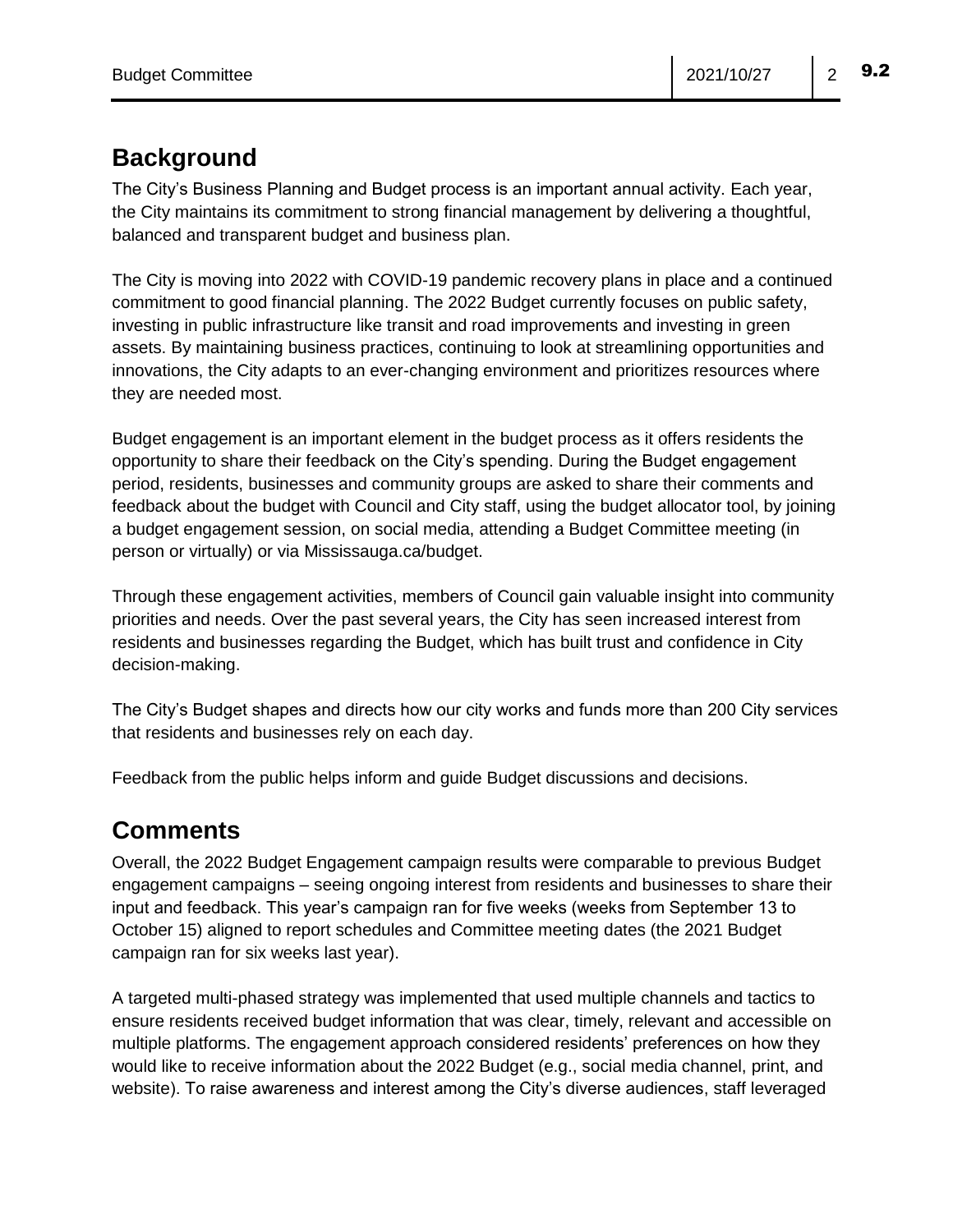media relations, social media, digital outreach, advertising (including multicultural) throughout the engagement period.

# **Engagement and Consultation**

The City's 2022 Budget engagement process offered many ways for residents and businesses to learn about, engage with and provide their feedback about the proposed budget.

| <b>Budget Engagement</b><br><b>Tactics</b>                                                                 | <b>Metrics</b> (As of October 15)                                                                                                                                                                                                                                                                                                                                                                                                                                         |
|------------------------------------------------------------------------------------------------------------|---------------------------------------------------------------------------------------------------------------------------------------------------------------------------------------------------------------------------------------------------------------------------------------------------------------------------------------------------------------------------------------------------------------------------------------------------------------------------|
| <b>Advertising &amp;</b><br><b>Promotion</b>                                                               | Print Ads:<br>Diverse Communities Print Ad: circulation of 207,750<br>$\bullet$<br>Mississauga News (English) Print Ad: circulation 139,000<br>$\bullet$<br>Online Ads:<br>Programmatic Ads (English and multicultural):<br>$\bullet$<br>impressions1,041,659; Clicks; 1055; Click through<br>rate: 0.10%                                                                                                                                                                 |
| <b>Print and Digital</b><br>Assets                                                                         | eBlast (standalone story specifically regarding Budget) to City<br>$\bullet$<br>Subscribers: sent to 32,025 subscribers; open rate:<br>31.24%<br>eNewsletter Story Distribution: sent to 64,333; 166 viewed the<br>$\bullet$<br><b>Budget stories</b><br>Stay Connected Newsletter: 232,000 newsletters are being<br>$\bullet$<br>distributed<br>Budget Website (unique visits): 4,833 unique pages views<br>Budget Allocator: 964 respondents; 272 comments<br>$\bullet$ |
| <b>Social Media</b><br><b>Channels</b><br>Corporate Channel:<br>Twitter, Facebook,<br>Instagram & LinkedIn | 82 posts on the Corporate social media channels (72 organic<br>$\bullet$<br>posts; 10 ads)<br>1,025,701 impressions<br>$\bullet$<br>7,286 engagements<br>$\bullet$<br>1,222 video views (Mayor's video - social media)<br>$\bullet$                                                                                                                                                                                                                                       |
| 311<br>Inquiries and information                                                                           | Inquiries and information requests to 311 (telephone/email): 8<br>$\bullet$<br>budget inquires                                                                                                                                                                                                                                                                                                                                                                            |
| <b>Media Relations</b>                                                                                     | 5 news releases issued: reach of 10,480,322; 99 per cent<br>$\bullet$<br>neutral coverage                                                                                                                                                                                                                                                                                                                                                                                 |
| <b>Budget Engagement</b><br><b>Sessions</b>                                                                | Budget Engagement Sessions* (City-wide and three ward-specific<br>sessions):<br>7,044 residents participated in the City-wide and three ward-<br>$\bullet$<br>specific Budget Engagement Sessions<br>This year, 1,861 people received the session on their<br>$\bullet$<br>Facebook feeds and 61 people were actively engaged (likes,<br>comments, shares) in the session                                                                                                 |

*Budget Allocator (Service Area results appear in Appendix 1; comments appear in Appendix 2*)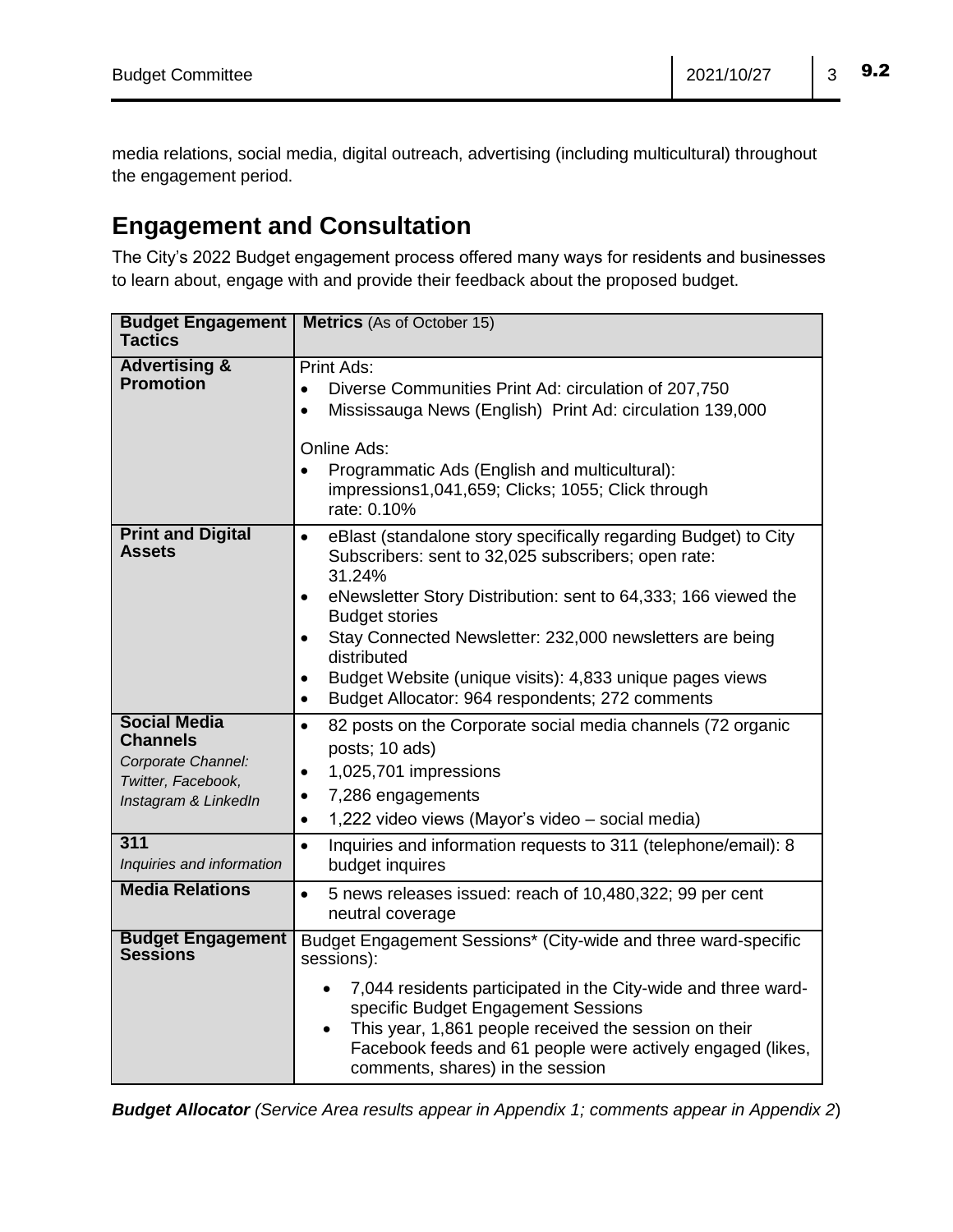The online budget allocator tool helped taxpayers understand where property tax dollars go and how spending decisions affect the more than 200 City services – like transit, roads, winter maintenance and fire and emergency services.

- 964 participants completed the 2022 Budget Allocator Tool
- 272 comments were received; 32 per cent of comments were about MiWay and Roads

#### **Trends/Observations**

- 79 per cent of respondents proposed to maintain spending on Winter Maintenance
- 22 per cent of respondents proposed to increase spending on Traffic Management
- 20 per cent of respondents proposed to increase spending on Parks, Forestry & Environment
- Overall participants leaned towards either keeping proposed funding or increasing it for services such as Fire, Parks, Forestry & Environment, Winter Maintenance and Traffic Management and decreasing funding for Culture, Library, Recreation and MiWay



#### How Would You Spend the City's Budget?

Reduce proposed spend by 5%

Increase proposed spend by 2.5%

Reduce proposed spend by 2.5% Increase proposed spend by 5%

■ Keep proposed spending and service levels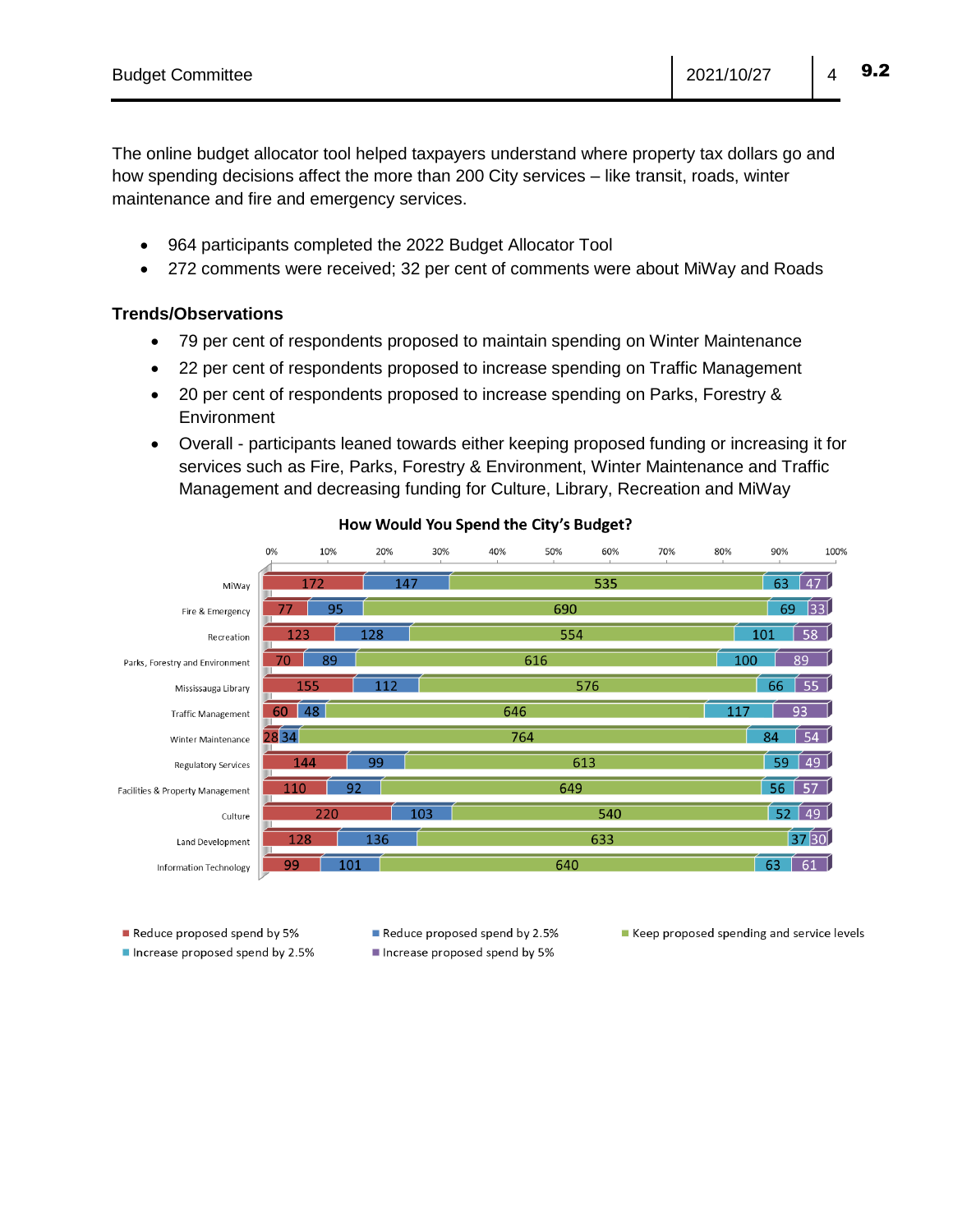| <b>Topic</b>                                      | <b>Comments</b> | Percentage |
|---------------------------------------------------|-----------------|------------|
| MiWay                                             | 51              | 19%        |
| Roads (Traffic Management and Winter Maintenance) | 36              | 13%        |
| Culture                                           | 26              | 10%        |
| Fire and Emergency Services                       | 26              | 10%        |
| Library                                           | 24              | 9%         |
| Recreation                                        | 24              | 9%         |
| <b>Land Development Services</b>                  | 20              | 7%         |
| Information Technology                            | 18              | 6%         |
| <b>Regulatory Services</b>                        | 18              | 6%         |
| Parks, Forestry and Environment                   | 16              | 6%         |
| <b>Facilities and Property Management</b>         | 13              | 5%         |
| Total                                             | 272             | 100%       |

In completing the allocator, respondents provided comments in the following service areas:

#### *Budget Allocator Tool Demographic Information*

This year, we invited residents to share some additional information (e.g., race, age and income level) about themselves to help us understand their spending priorities for City services and programs.

One of our principles for meaningful engagement within the Council-adopted Community Engagement Strategy is inclusivity. It is the City's goal to ensure that participation reflects the diversity of our city by collecting demographic information to understand more about who is engaging with us.

Of the 964 participants who completed the Budget Allocator tool, 917 participants chose to complete the demographic survey (95 per cent of users) as part of the allocator tool.

- 709 were residential property owners
- 4 own only a commercial property
- 24 own both commercial/residential
- 180 did not own any property

The top three ethnic groups to complete the survey were White (European), South Asian (Indian, Pakistani, Sri Lankan, Indo-Caribbean, Bangladeshi) and other. The majority of survey participants were between the ages of 45 and 55, whose household income was \$100,000- 149,000 before taxes.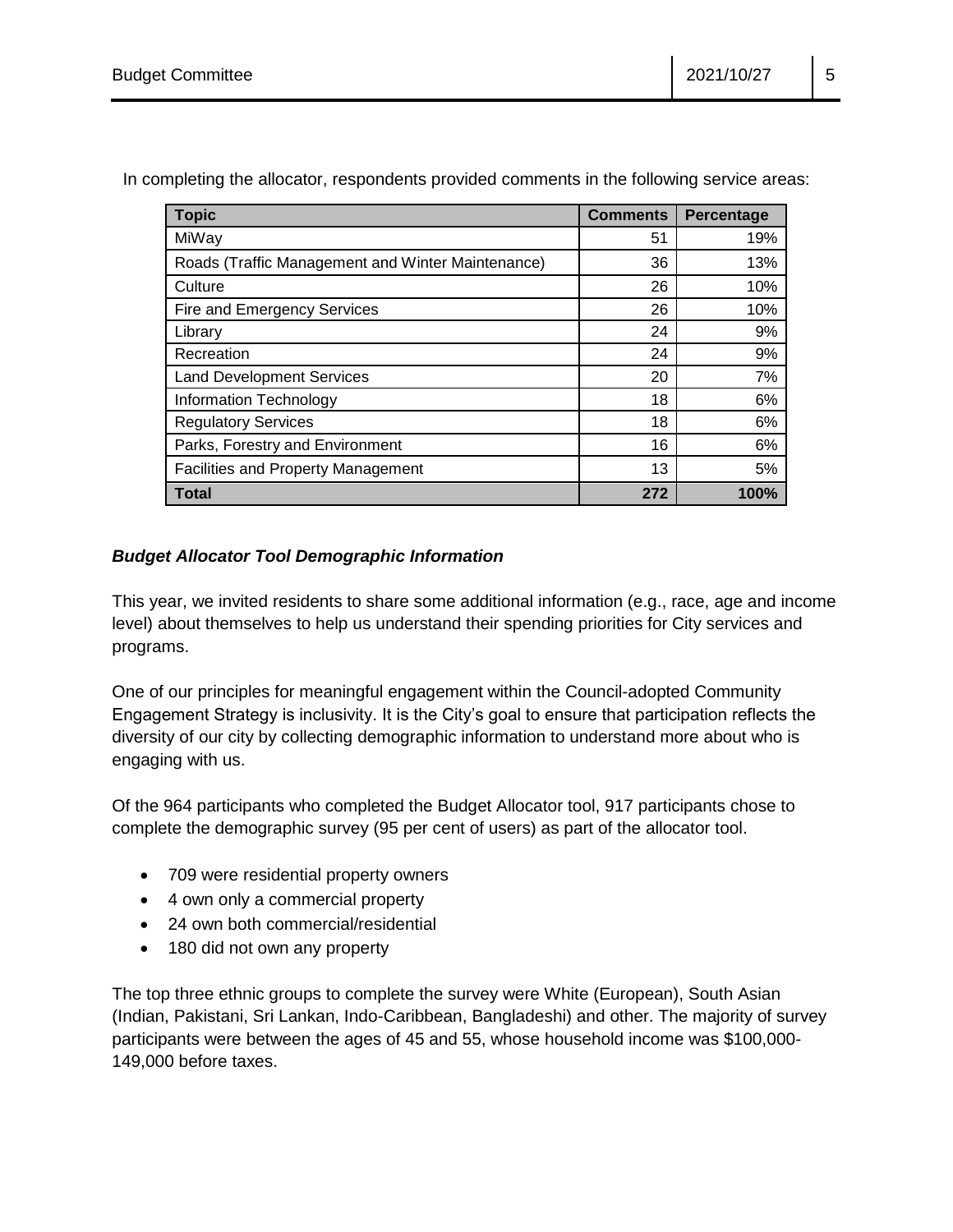#### **Next Steps**

As Budget Committee receives and deliberates the proposed 2022 Budget, City digital channels, media and social media will continue to promote:

- updates during budget deliberations
- the approaching Council budget vote
- Council approval of the 2022 Business Plan & Budget

#### **Stormwater Charge Campaign Update**

At the June 2021 Budget Committee meeting, Council noted an opportunity to clarify the City's Stormwater Charge for residents, many of whom perceive it as a tax. The City's Stormwater Charge is a 'user-paid' charge for residential and commercial property owners that is separate from the property tax. The amount charged is calculated based on how much stormwater runs off the property.

This dedicated fund helps the City construct new stormwater infrastructure and replace and maintain its existing stormwater infrastructure, valued at \$5.29 billion.

In August 2021, the Stormwater team partnered with the Strategic Communications & Initiatives team to launch a proactive education campaign. It helped to raise awareness and inform Mississauga residents and businesses about the City's Stormwater Charge, the benefits it provides to prevent flooding and erosion and how the charge supports stormwater infrastructure, operations and maintenance.

The following were used to share these messages:

- Social Media (City's corporate channels and Stormwater channel)
- Media Stories
- Inserts into the Region of Peel water bills (electronic and print)
- City-wide Print Newsletter *Stay Connected*
- eNewsletter story
- Videos (three which ran on the City's social media channels including the City's website)
- Content update on the Stormwater web pages

# **Financial Impact**

There is no financial impact as Budget engagement was included in the 2021 Budget.